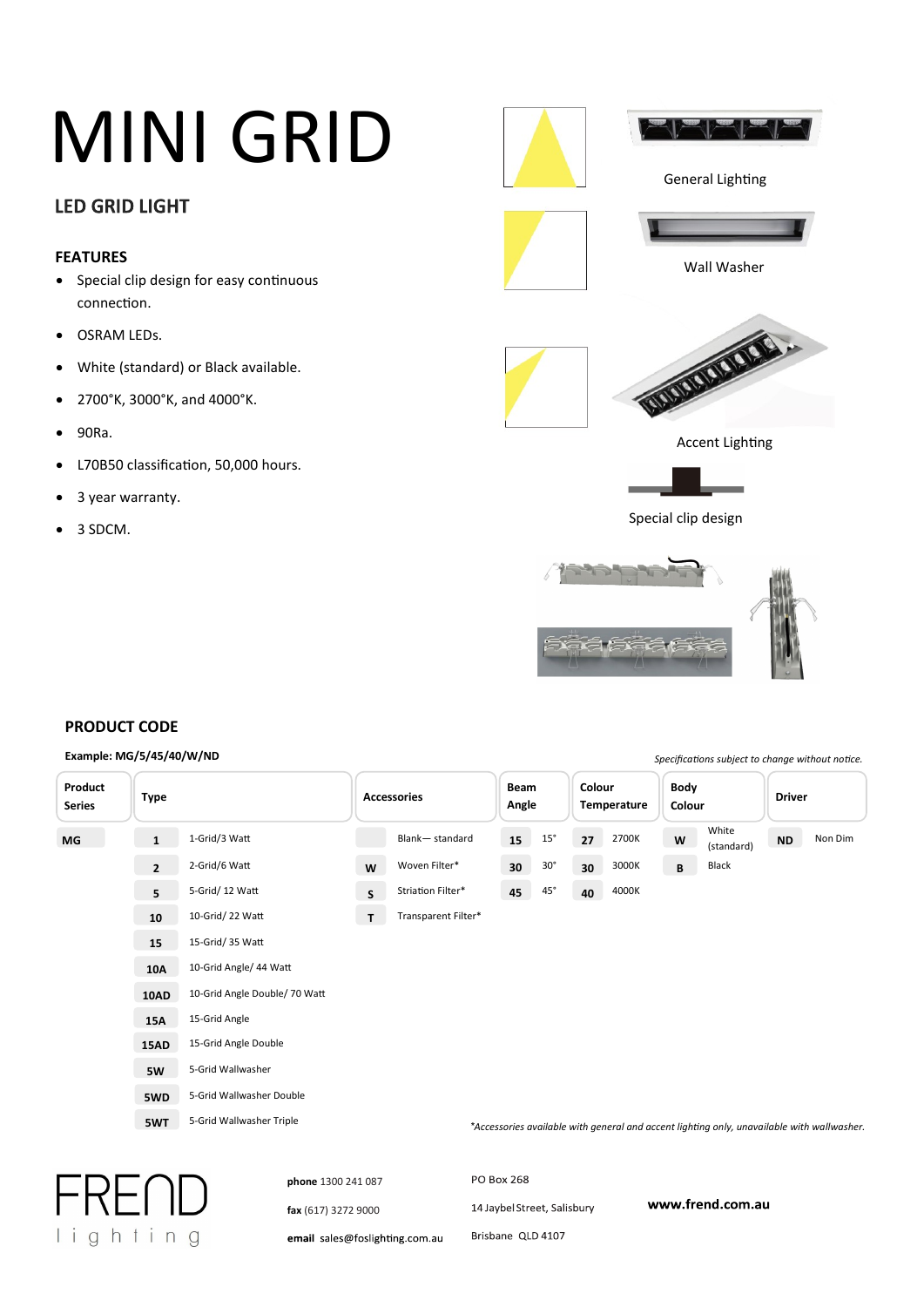### **OPTIONS**







Cut-out: 37 x 37mm Cut-out: 68 x 37mm







Cut-out: 140 x 37mm



Cut-out: 273 x 37mm





100000000000000000

Cut-out: 405 x 37mm



**addactorado** 

憳





Cut-out: 295 x 135mm





Cut-out: 428 x 80mm



**phone** 1300 241 087 **fax** (617) 3272 9000 email sales@foslighting.com.au **PO Box 268** 14 Jaybel Street, Salisbury Brisbane QLD 4107

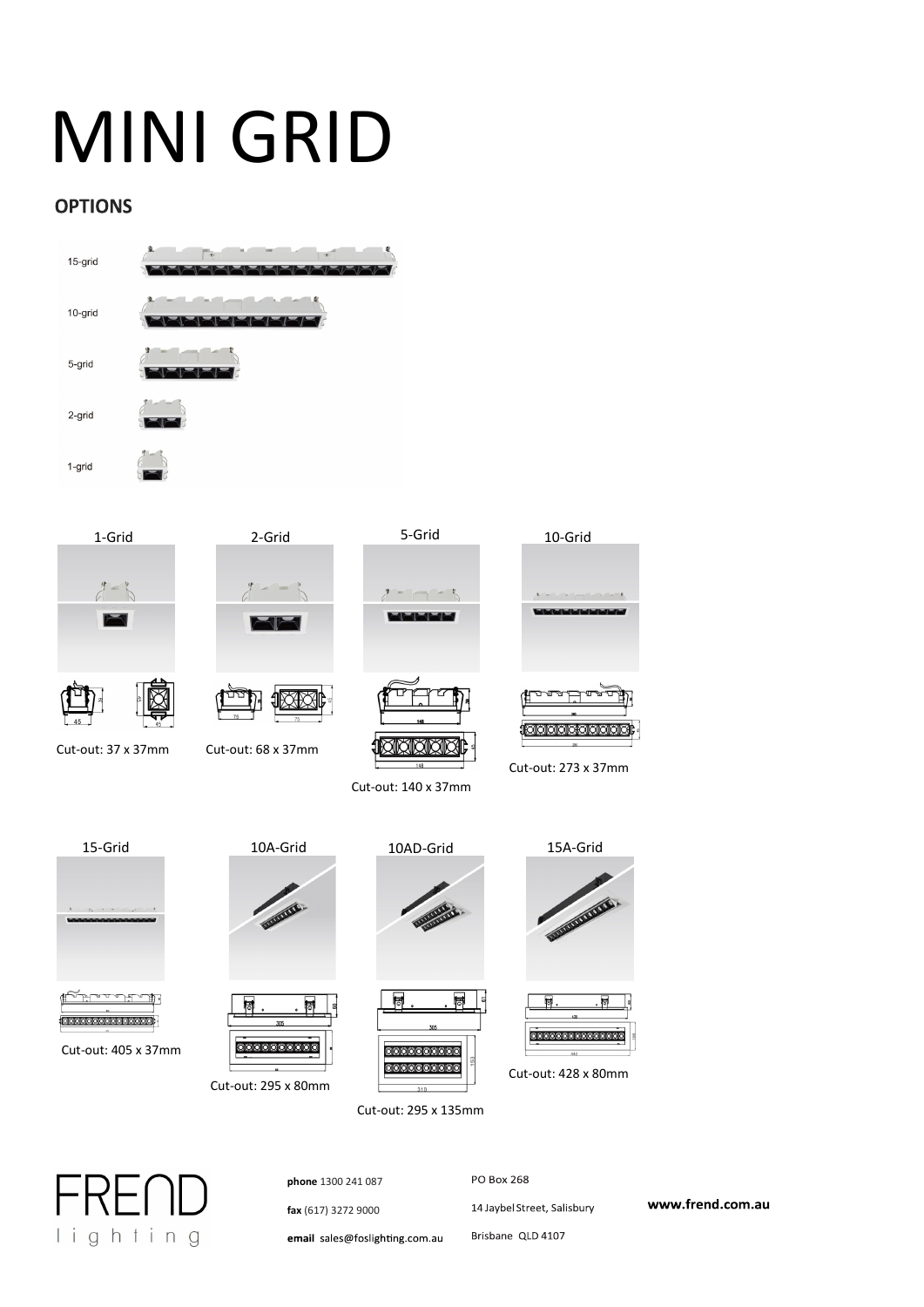#### **OPTIONS**



Cut-out: 428 x 135mm Cut-out: 140 x 37mm Cut-out: 273 x 37mm Cut-out: 405 x 37mm



**phone** 1300 241 087

**fax** (617) 3272 9000

**PO Box 268** 14 Jaybel Street, Salisbury

www.frend.com.au

Brisbane QLD 4107 email sales@foslighting.com.au